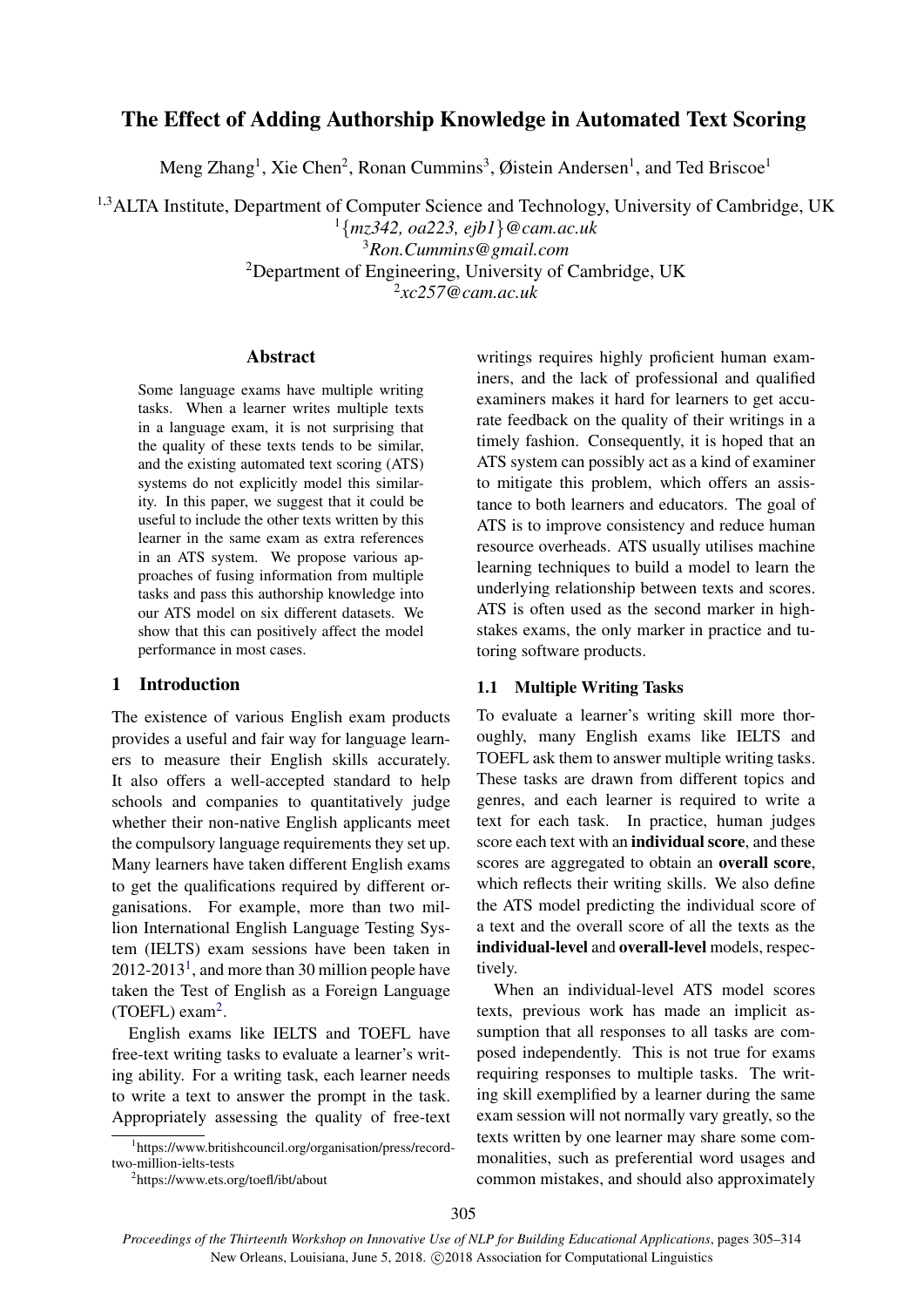equally reflect their writing skills. We suggest that when an individual-level model predicts the score of a text written by a learner, it is helpful to use their other texts as a reference and pass it as an extra piece of information to the model. We refer to this information as authorship knowledge.

We suggest that the potential benefit of passing this authorship knowledge to an ATS model might come from a reduction of data sparsity and improvement in the robustness and reliability of feature extraction. Normally the text length for each task is limited, and so there may be insufficient features exemplified in a single response to differentiate language proficiency levels. It can be challenging for an ATS model to learn the mapping between texts and scores accurately, and adding authorship knowledge might provide additional salient features to learn the mapping.

In this paper, we test the hypothesis that authorship knowledge can improve individual-level model performance. We pass this authorship knowledge to an individual-level model in two independent ways: feature fusion and score fusion. When the model predicts text scores, both methods pass all the texts written by the same learner to the model as an extra reference. It is shown that adding this knowledge is helpful in an individuallevel ATS model in most cases. To the best of our knowledge, this is the first study that studies how authorship knowledge affects ATS system performance.

## 2 Related Work

In most previous work, text features are defined manually and automatically extracted from each text. A machine learning model is then applied to learn the mapping from features to scores. Many different machine learning models have been used, including regression (Page, 2003; Attali and Burstein, 2006; Phandi et al., 2015), classification (Larkey, 1998; Rudner and Liang, 2002) and ranking (Chen and He, 2013; Cummins et al., 2016b). The features used in previous work range from shallow textual features to discourse structure and semantic coherence (Higgins et al., 2004; Yannakoudakis and Briscoe, 2012; Somasundaran et al., 2014), and from prompt independent to dependent features (Cummins et al., 2016a). Some recent models have dispensed with feature engineering and utilised word embeddings and neural networks (Alikaniotis et al., 2016; Dong and

## Zhang, 2016; Taghipour and Ng, 2016).

However, no previous work has investigated the utility of authorship knowledge in ATS. One possible reason is that most datasets only have one text written by each learner. The First Certificate in English (FCE) dataset released by Yannakoudakis et al. (2011), on the other hand, contains two texts per learner. We primarily focus on the FCE dataset in this paper, but also utilise other datasets to corroborate our results. Yannakoudakis et al. defined all the texts written by a learner as a script. They extracted features from each text and then combined the features of the two texts within the same script together. A support vector machine (SVM) ranking model was trained to learn the relationship between features and overall scores.

## 3 Datasets

In this paper, we require a dataset that includes more than one text written by each learner, where each text is scored with an individual-level score. We finally get six datasets in total for our experiments. Each dataset is a set of texts collected from a real exam, and each exam is targeted at one or more Common European Framework of Reference for Languages (CEFR)  $3$  levels in English. There are six CEFR levels in total: A1, A2, B1, B2, C1 and C2 arranged from lowest to highest.

In each dataset, each script consists of the answers to two tasks. The answers to both tasks were scored on the same grading scale. Each script was written on the same day so we can safely assume no dramatic variation in the writing skill for each learner. The FCE dataset discussed in Section 2 was collected from the FCE exam. The other five datasets were provided by Cambridge Assessment collected from different years.

We need to choose the score for each text for an ATS model to learn. As the original score for each text in the FCE is not reported on a numerical scale, Cambridge Assessment helped us convert the grades to integers between 0 and 20. This mapping is available in Table 2. All the texts from the B2-U, B2-S, C1-U and C1-S datasets are evaluated in terms of four aspects: content, communicative achievement, language quality and organisation. Each aspect is scored as an integer in the range 0-5. We add the scores of these four aspects of a text together to obtain a total score in the range 0-20, and we use this total score as the score for

<sup>&</sup>lt;sup>3</sup>http://www.coe.int/t/dg4/linguistic/Cadre1\_en.asp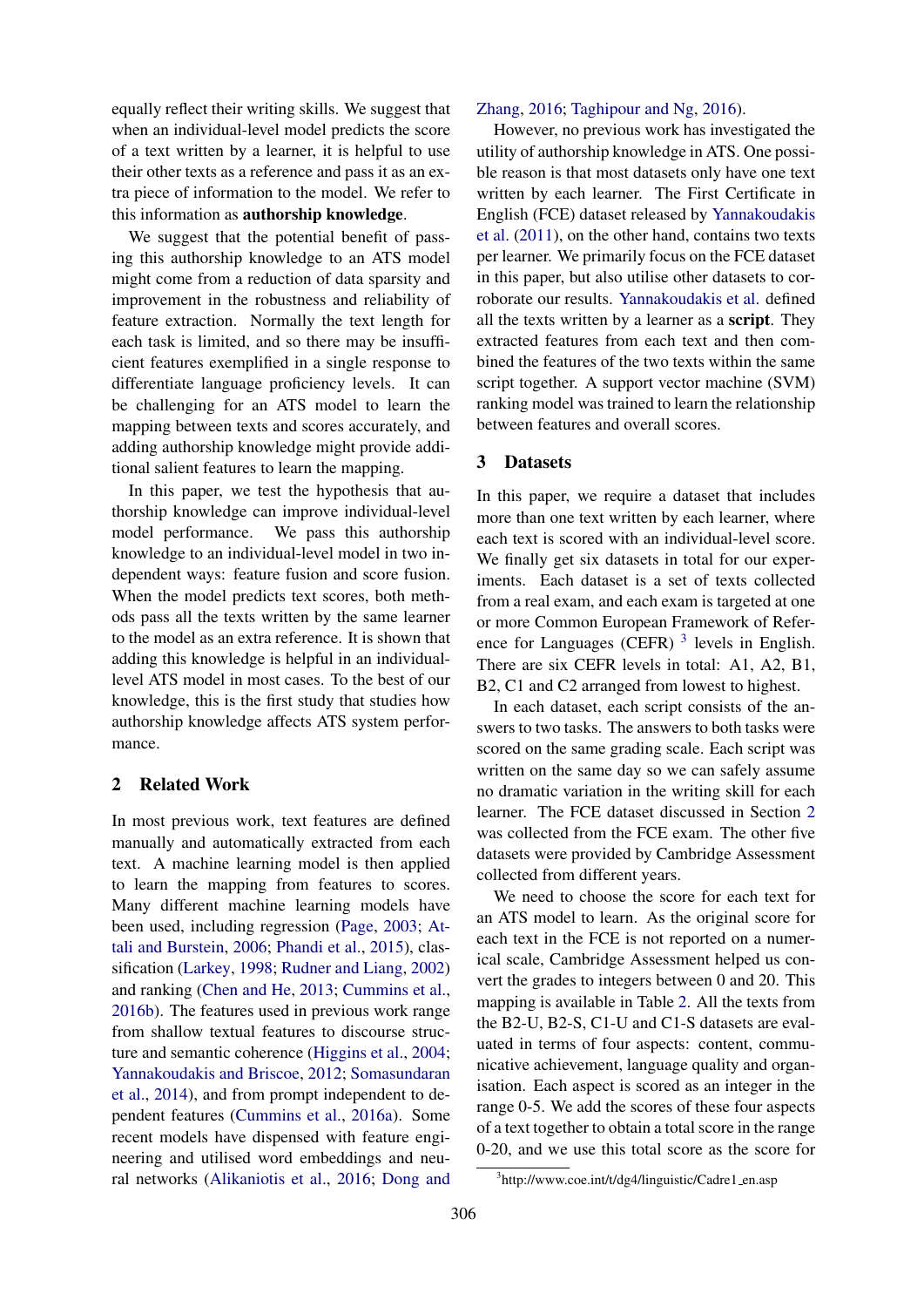| Exam       | <b>CEFR</b>    | Score Range | <b>MEAN</b> | <b>STD</b> | # prompts | # scripts | # train | $#$ dev | # test |
|------------|----------------|-------------|-------------|------------|-----------|-----------|---------|---------|--------|
| <b>FCE</b> | B <sub>2</sub> | $0-20$      | 13.92       | 2.92       | 31        | 1212      | 822     | 293     | 97     |
| $B2-U$     | <b>B2</b>      | $0-20$      | 14.51       | 2.18       | 37        | 2047      | 1447    | 300     | 300    |
| $C1-U$     | C1             | $0 - 20$    | 13.20       | 2.69       | 50        | 2088      | 1488    | 300     | 300    |
| $AL-U$     | $A1-C2$        | $0-9$       | 5.78        | 0.96       | 58        | 1604      | 1004    | 300     | 300    |
| $B2-S$     | <b>B2</b>      | $0 - 20$    | 13.72       | 2.41       | 67        | 6584      | 5984    | 300     | 300    |
| $C1-S$     | C1             | $0 - 20$    | 12.77       | 2.73       | 35        | 1910      | 1310    | 300     | 300    |

Table 1: The details of the six datasets. FCE is the dataset released by Yannakoudakis et al.. For the other five datasets, the name of each dataset encodes its target CEFR level learners with whether it is unshuffled or shuffled. B2-U means that it aims at B2 level learners and is unshuffled. MEAN and STD describe the mean and standard deviation of the scores. All the datasets have two writing tasks, and for each writing task, each learner is required to write an answer to one prompt. # prompts describes how many prompts exist in each dataset.

this text for our study. In contrast, AL-U is marked on a scale of 0-9 at 0.5 mark intervals, where each text also receives a score for each of four aspects including task achievement, coherence, word usage and grammar. The total score is aggregated from the scores on all four aspects by Cambridge Assessment, and it is still normalised to 0-9 at 0.5 mark intervals. In this case, we directly use the existing total score as the individual score for a text in AL-U for our study.

| Original $\rightarrow$ New | Original $\rightarrow$ New |
|----------------------------|----------------------------|
| $0,0 \rightarrow 0$        | $3,2 \rightarrow 13$       |
| $1,1 \rightarrow 1$        | $3,3 \rightarrow 14$       |
| $1,2 \rightarrow 4$        | $4,1 \rightarrow 15$       |
| $1,3 \rightarrow 7$        | $4,2 \rightarrow 16$       |
| $2,1 \rightarrow 9$        | $4,3 \rightarrow 17$       |
| $2,2 \rightarrow 10$       | $5,1 \rightarrow 18$       |
| $2,3 \rightarrow 11$       | $5,2 \rightarrow 19$       |
| $3,1 \rightarrow 12$       | $5,3 \to 20$               |

Table 2: The score mapping in the FCE dataset

We summarise the six datasets in Table 1. The difference between the shuffled and unshuffled datasets in Table 1 is how texts are presented to human judges to score. For the four unshuffled datasets, each human judge marks the first and second text written by a learner in sequence, so the score of the second text might be affected by the first marked text. In comparison, the texts in B2-S and C1-S are shuffled and randomly displayed to human judges. Hence, this removes any grading bias due to knowing the authorship.

Due to transcription errors, we only kept scripts which do not contain any invalid individual score.

After we cleaned the text scores, each dataset was then split into training, development and test sets. The total number of scripts in each dataset, and the number of scripts in the training, development and test sets are summarised in Table 1. The test set for FCE is the same in Yannakoudakis et al. (2011).

## 4 Notations

Let us introduce some notations to facilitate our discussion. Each dataset consists of M tasks for each learner to answer, and there are J learners in one dataset. We assume that each learner only takes any exam once. All the datasets we described in Section 3 require learners to write two texts. Hence,  $M = 2$  in each dataset.  $t_{m,j}$  denotes the  $m<sup>th</sup>$  text written by learner  $l_i$ , which answers the m<sup>th</sup> task task<sub>m</sub> in a dataset. text  $t_{m,i}$ can be represented as a sequence of words written by learner  $l_i$ . The individual score for text  $t_{m,j}$ marked by a human examiner is  $s_{m,j}$ .

 $TL_j = \{t_{m,j} | m = 1, ..., M\}$  denotes the set of all the texts written by  $l_i$  in a dataset. In other words,  $TL<sub>j</sub>$  is equivalent to the script answered by learner  $l_i$ .

 $TN_{m,j} = TL_j \setminus t_{m,j}$  denotes the neighbouring text set of  $t_{m,j}$ , which is all the texts written by learner  $l_i$  except for  $t_{m,i}$ . In this section, since each dataset only contains 2 texts per learner, the number of texts in  $TN_{m,j}$  is always 1, and the only text in this set is  $t_{(M+1-m),j}$ , which denotes the neighbouring text of  $t_{m,j}$ .

 $TT_m = \{t_{m,j} | j = 1, ..., J\}$  denotes the sequence of all the texts to the  $m^{\text{th}}$  task  $task_m$  answered by all learners in the same exam.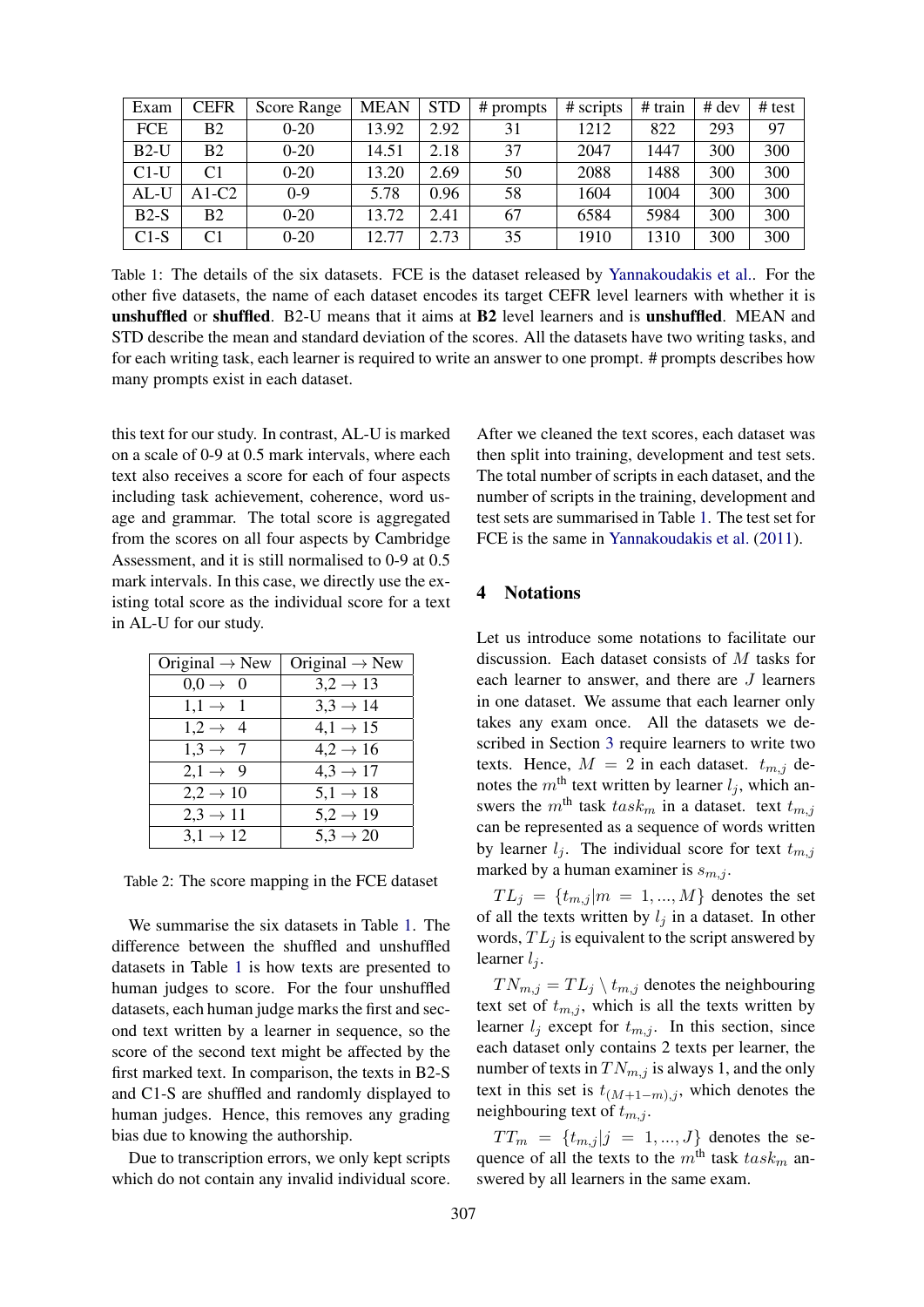#### 5 Assumptions

There are two assumptions behind authorship knowledge and ATS we want to validate.

The first assumption is that there is a variable  $skill<sub>j</sub>$  which can describe the writing skill of each learner  $l_i$ , and  $skill_i$  is approximately constant during an exam. If we believe the skill of a learner could be measured by the English exam they take,  $s_{m,j}$  for any m will be a sample from a distribution constrained by  $skill<sub>j</sub>$  during the exam. We also assume that no learner will behave totally differently on the two tasks during the same exam. In this case, these individual text scores should be close and correlate well with their skill  $\delta \kappa i l l_j$ , and this correlation might be helpful in training an individual-level model.

However, the first assumption is not always correct. In some circumstances, learners will perform really well on some tasks, but fail to finish other tasks to the same quality, and they can get low scores on these tasks. An obvious reason for this is that some learners may have managed their time badly and failed to finish the second task; some may also be better prepared for the topic and genre elicited by one of the prompts.

To verify and measure this assumption, we calculate root-mean-squared error (RMSE), quadratic weighted kappa  $(\kappa)$ , Pearson  $(\rho_{prs})$  and Spearman correlation  $(\rho_{spr})$  between all the responses to the first task  $TT_1$ , and the second task  $TT_2$  answered by all learners. The results are given in Table 3.

| Dataset             | <b>RMSE</b> |       | $\rho_{prs}$ | $\rho_{spr}$       |  |  |  |  |  |
|---------------------|-------------|-------|--------------|--------------------|--|--|--|--|--|
| unshuffled datasets |             |       |              |                    |  |  |  |  |  |
| <b>FCE</b>          | 2.264       | 0.700 | 0.706        | 0.704              |  |  |  |  |  |
| $B2-U$              | 1.902       | 0.620 | 0.630        | 0.607              |  |  |  |  |  |
| $C1-U$              | 2.148       | 0.680 | 0.684        | 0.670              |  |  |  |  |  |
| $AL-U$              | 0.716       | 0.726 | 0.746        | $\overline{0.735}$ |  |  |  |  |  |
| shuffled datasets   |             |       |              |                    |  |  |  |  |  |
| $B2-S$              | 2.566       | 0.434 | 0.440        | 0.416              |  |  |  |  |  |
| $C1-S$              | 2.984       | 0.408 | 0.419        | 0.394              |  |  |  |  |  |

Table 3: The relation between  $TT_1$  and  $TT_2$  to check how the scores of the first and second text written by each learner are correlated

As we can see,  $\kappa$ ,  $\rho_{prs}$  and  $\rho_{spr}$  are above 0.6 in the four unshuffled datasets, and about 0.4 in the two shuffled datasets. It is suggested by Landis and Koch (1977) that there is a substantial agreement between two sequences if Cohen's Kappa is above 0.6 and a moderate agreement when Cohen's Kappa is between  $0.4$  to  $0.6<sup>4</sup>$ . We use their interpretation to describe our results, and there is at least a moderate correlation and agreement between the scores of  $TT_1$  and  $TT_2$ . This verifies our first assumption to some degree. Whether this amount of agreement can affect the performance of an ATS model is further investigated in the following sections.

The second assumption concerns whether passing authorship knowledge to an ATS model truly improves the model performance by bringing more reliable features and better understanding about each learner's writing skill. An alternative explanation for the possible improvement, if it exists, is brought by the bias during the marking procedure. When comparing RMSE for the unshuffled and shuffled datasets as shown in Table 3, we can see that RMSE is higher for BS-2 than for B2-U, and higher for C2-S than for C2-U. This suggests that human judges might be biased when marking the second text after the first. Hence, we aim to determine whether authorship knowledge truly improves ATS performance by looking at the shuffled dataset, since any improvement on the unshuffled dataset might be the result of grading bias.

#### 6 Methods

To study how authorship knowledge affects ATS, we first need a baseline model.

## 6.1 Baseline

In the baseline model, a feature vector  $f_{m,j}$ , extracted from text  $t_{m,j}$  written by learner  $l_j$ , is used to train an individual-level model to learn the relationship between feature vector space  $F$  and text score space S. The model finally predicts the score of text  $t_{m,j}$  as  $\hat{s}_{m,j}$ . The predicted score  $\hat{s}_{m,j}$  might be invalid on the given grading scale. For example, an ATS model might predict a score of 4.3, but the grading scale requires an integer. Hence, we round  $\hat{s}_{m,j}$  to the nearest valid score on the given grading scale as  $\hat{r} s_{m,j}$ , which is 4 in this case.

## 6.1.1 Features

The features for the baseline model we use are similar to those of Yannakoudakis et al. mentioned in Section 2. More specifically, we use features including word and POS n-grams, script

<sup>4</sup>Although Landis and Koch claimed that this interpretation is clearly arbitrary.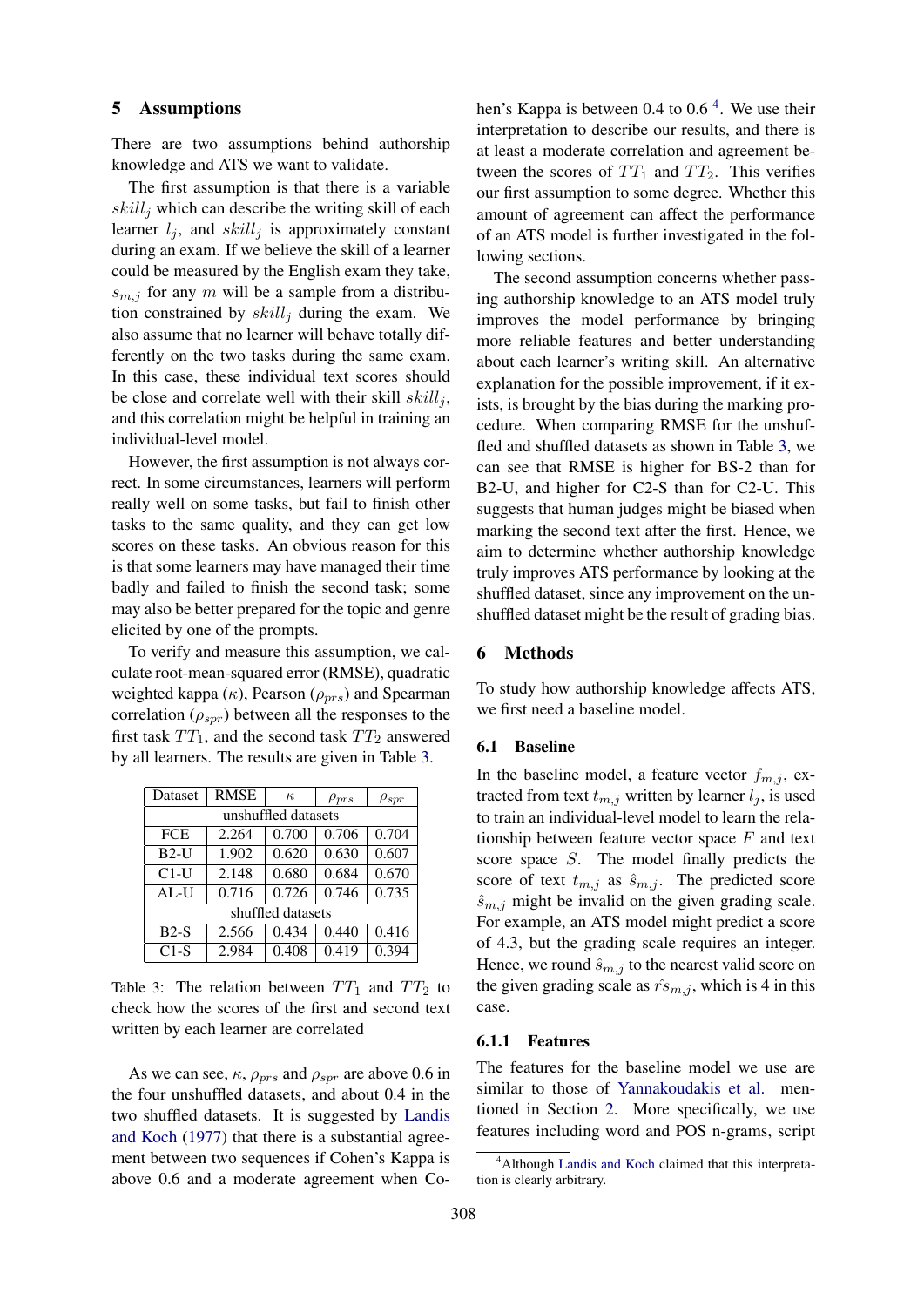length, the n-gram missing rate estimated on a background corpus, phrase structure rules, and grammatical dependency distances between any two words within the same sentence, though we only use the top parse result for grammatical relation distance measures. The n-gram missing rate is estimated on UKWaC (Ferraresi et al., 2008). Besides that, we also include the number of words misspelt, the count of grammatical relation types, and the minimum, maximum and average sentence and word lengths. The POS tags, grammatical relations and phrase structure rules are derived from the RASP (robust accurate statistical parsing) toolkit (Briscoe et al., 2006). We remove any feature whose frequency in the training set is below 4, and keep the top 25,000 features that have the highest absolute Pearson correlation with text scores. Each feature vector is normalised to  $||f_{m,j}|| = 1.$ 

#### 6.2 Benchmark

Yannakoudakis et al. (2011) only built an overalllevel model and evaluated it in terms of  $\rho_{prs}$  and  $\rho_{spr}$ . As we use more features and also a global feature selection step, we should ensure that our model is relatively optimal and thus a challenging baseline.

We firstly concatenate all the texts in script  $TL_i$ together as **concatenated text**  $ct<sub>j</sub>$  so that

$$
ct_j:=t_{1,j}\oplus t_{2,j}\oplus\ldots\oplus t_{M,j}
$$

We extract the script feature vector  $cf<sub>j</sub>$  from the concatenated text  $ct_i$  based on the features defined in Section 6.1.1. We define the combined script score  $cs<sub>j</sub>$  as the sum of the individual text scores to represent the overall score of each script:  $cs_i :=$  $\sum_{m=1}^{M} s_{m,j}$ 

The FCE dataset has another overall script score  $ss_i$  for script  $TL_i$  used by Yannakoudakis et al. (2011). In order to benchmark with Yannakoudakis et al.'s work, we train an overall-

| Model              | <b>RMSE</b> | $\kappa$ | $\rho_{prs}$ | $\rho_{spr}$ |
|--------------------|-------------|----------|--------------|--------------|
| UKWaC              | X           | X        | 0.735        | 0.758        |
| CLC                | X           | X        | 0.741        | 0.773        |
| <b>DISCOURSE</b>   | X           | X        | 0.749        | 0.790        |
| SVR (BASE)         | 3.988       | 0.657    | 0.761        | 0.787        |
| <b>SVM RANKING</b> | 4.123       | 0.646    | 0.735        | 0.766        |

Table 4: The comparison of the previous work and our baseline models on the FCE test set.

level model by means of support vector regression (SVR) and SVM ranking between  $cf<sub>i</sub>$  and its script score  $ss_i$  rather than  $cs_i$  together with a linear kernel. In order to get the valid predicted score on given the grading scale for SVM ranking, we train another linear regression model on the training set between the ranking scores and the actual text scores. For both SVR and SVM ranking, we then round the scores predicted from their corresponding regressors to the nearest valid integers on the given grading scale.

We tune the regularization hyper-parameter on the development set and report the results achieving the lowest RMSE on the development set. The results are included in Table 4. The upper part of the table shows previous results. UKWaC and CLC are the results reported in Yannakoudakis et al. (2011) on SVM ranking models which use the UKWaC and the Cambridge Learner Corpus (CLC) (Nicholls, 2003) as the background corpus for n-gram missing rate estimation respectively. DISCOURSE is the CLC version with extra discourse features. In the DISCOURSE version, Yannakoudakis and Briscoe (2012) investigated different features to measure the coherence of a text and how these features affect the overall score of the texts in the FCE dataset. They showed that the coherence feature based on incremental semantic analysis (Baroni et al., 2007) measuring average adjacent sentence similarity can help their ATS system improve in terms of the Pearson and Spearman correlations.

Table 4 does not include any recent neural model on the FCE dataset, because the neural model developed by Farag et al. (2017) shows that there is still a performance gap between the neural model and the models built on hand-crafted features.

Our models achieve relatively good performance, and we also found that by selecting appropriate features and hyper-parameters, the difference between using ranking and regression to train an ATS model is relatively small. This contrasts with Yannakoudakis et al. (2011)'s finding that ranking is much better than regression on this task. Therefore, we use SVR (BASE) in the following experiments.

#### 6.3 Model Fusion

There are two ways in which we can pass authorship knowledge in our ATS model. We refer to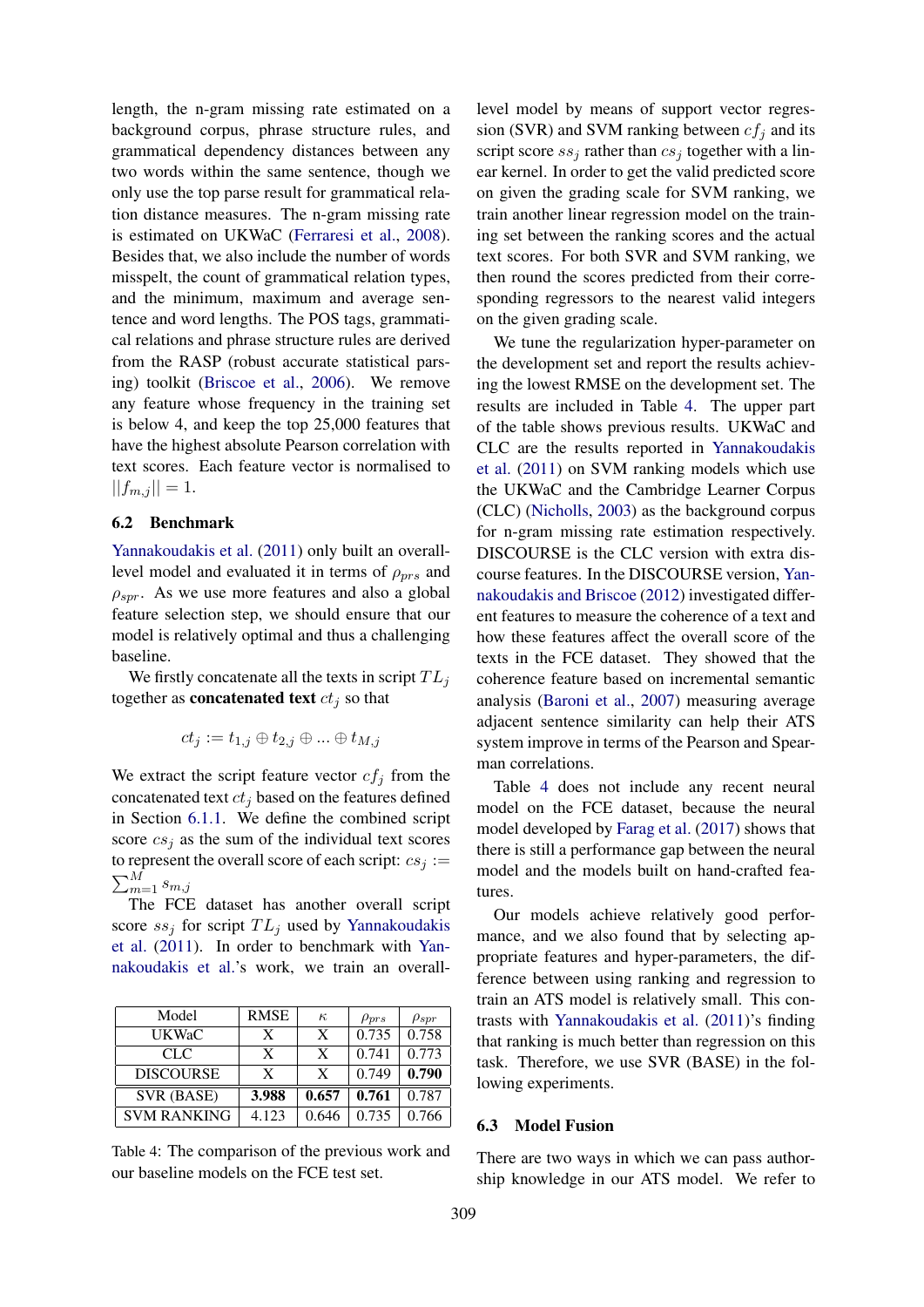#### them as score fusion and feature fusion.

For score fusion, we concatenate all the texts within the same script together as  $ct_j$  written by learner  $l_j$ . We extract the script feature vector  $cf_j$ from  $ct_i$ . An overall-level model is trained on  $cf_i$ and its combined script score  $cs_i$ , which is the sum of all the individual scores of one script. This overall-level model predicts the combined script score of  $ct_j$  as  $\hat{cs}_j$ , and the predicted normalised combined score  $\frac{\hat{c}s_j}{M}$  is fused with the predicted individual score  $\hat{s}_{m,j}$  by linear interpolation to get the predicted fused score  $fs_{m,i}$ :

$$
\hat{f}s_{m,j}:=(1-\alpha)\hat{s}_{m,j}+\alpha\frac{\hat{c}s_j}{M}
$$

The interpolation hyper-parameter  $\alpha$  is tuned on the development set, and  $\hat{f}_{s_{m,j}}$  is then rounded to the nearest valid score on the given grading scale as the final predicted individual-level score for  $t_{m,j}$ .

For feature fusion, we still extract the script feature vector  $cf<sub>j</sub>$  from  $ct<sub>j</sub>$ . Then, we define the fused feature vector  $f_{m,j}$  of  $t_{m,j}$  as the vector concatenated by  $f_{m,j}$  and  $cf_j$  together as follows:

$$
ff_{m,j} := (1 - \beta)f_{m,j} \oplus \beta cf_j
$$

where  $\beta$  is the concatenation weighting hyperparameter to be tuned on the development set. We train an individual-level model on the fused feature vector  $ff_{m,i}$  and text score  $s_{m,i}$ , and the predicted score  $\hat{s}_{m,j}$  is rounded to the nearest valid score  $\hat{r} s_{m,j}$  on the given grading scale.

Another question raised by the discussion here is what to fuse. For text  $t_{m,j}$  in score fusion, instead of fusing the individual score  $\hat{s}_{m,j}$  with the combined script score  $\hat{c}s_j$ , we can also fuse  $\hat{s}_{m,j}$ with the individual predicted score  $\hat{s}_{(M-m+1),j}$ from the other text within the same script, which is the neighbouring text  $t_{(M-m+1),j}$ .

For feature fusion, when we are augmenting text feature vector  $f_{m,j}$  to  $f_{m,j}$ , we can concatenate it with the feature vector  $f_{(M-m+1),j}$  from the neighbouring text  $t_{(M-m+1),j}$  instead of the script feature vector  $cf<sub>j</sub>$  derived from the concatenated text  $ct_i$ . Therefore, we have two different fusion approaches, and each approach also has two different sources to fuse.

It should be noticed that the two questions for each dataset are designed on a similar difficulty level. The fusion approach can easily be made to work even if these questions are not on the same

difficulty level. If the difficulty difference between the targeted question and the neighbouring question is too large, we can penalise the neighbouring question so that the ATS model mainly look at the targeted question. This is straightforward to do in our method by adjusting the weight of the neighbouring question. We will investigate questions from different difficulty levels in future work once we have a suitable dataset.

# 7 Results and Discussion

In this section, we evaluate the baseline model and the fusion approaches to study the influence of authorship knowledge. For each setup, we train an individual-level model for each dataset. The model for each setup is optimised on each development set in terms of RMSE. We tune the SVR regularisation and interpolation hyper-parameters on each development set. We report RMSE,  $\kappa$ ,  $\rho_{prs}$  and  $\rho_{spr}$  in Table 6 for each test set. The optimal interpolation hyper-parameters for each fusion approach are reported as  $\alpha/\beta$  in Table 6.

Some readers might notice that there is a numerical difference between Table 4 and Table 6 for the same baseline model evaluated on the FCE test set. The reason for the difference here is that these two tables correspond to two different tasks. The task in Table 4 is predicting the overall-level score, and Table 6 is the individual-level score of a text. It seems that predicting the individual-level scores is a harder task as there is less text to assess (Section 1.1).

For feature fusion, feature fusion with neighbouring text (FF-NT) and concatenated text (FF-CT) is consistently better than the baseline (BASE) on all the datasets except for the B2-U on  $\kappa$ ,  $\rho_{prs}$  and  $\rho_{spr}$ . For score fusion, score fusion with concatenated text (SF-CT) is better than BASE on all the six datasets except for  $\kappa$  in AL-U. In contrast, score fusion with neighbouring text (SF-NT) is better than BASE on all the datasets regarding RMSE except for FCE, but  $\kappa$  is only better than BASE on C1-S. Both SF-CT and SF-NT are better than BASE in terms of  $\rho_{nrs}$  and  $\rho_{spr}$ . The improvement is also visible on the two shuffled datasets, and we suggest that adding authorship knowledge is not merely the result of modelling grading bias, which answers the second assumption in Section 5.

To give a better global understanding of how each approach performs, we conduct the Wilcoxon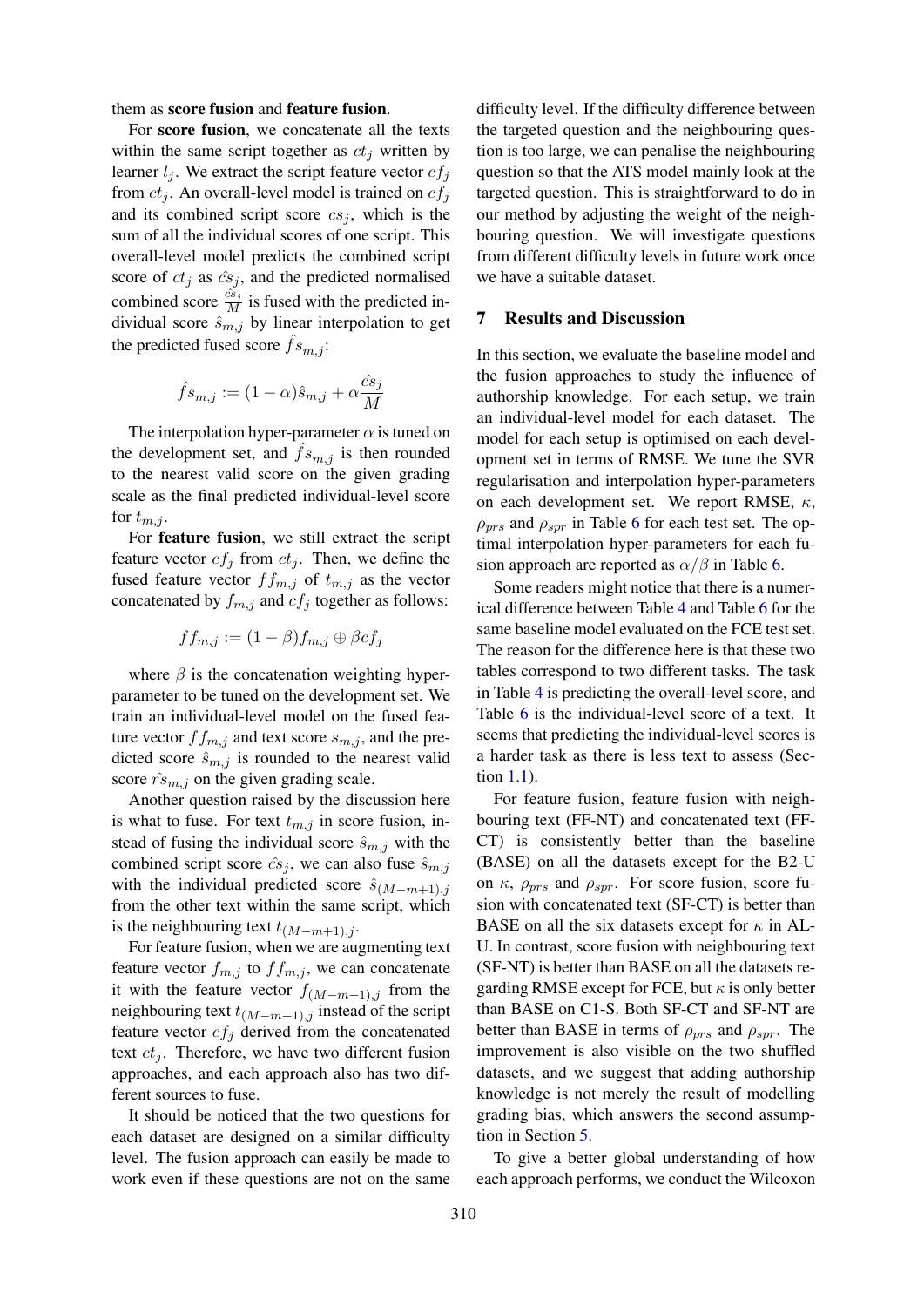signed-rank test (Wilcoxon, 1945; Demšar,  $2006$ ) across the six datasets to see whether any setup is significantly better or worse than BASE at a global level. We use the SciPy implementation to run the test<sup>5</sup>, and the  $p$ -values of all the metrics across all the six datasets are listed in Table 5. Based on the result in Table 5, there is a significant difference between all the fusion approaches ( $p < 0.05$ ) and BASE on all the metrics except for SF-NT on  $\kappa$ across multiple datasets.

| Setup        | RMSE  | $\kappa$ | $\rho_{prs}$ | $\rho_{spr}$ |
|--------------|-------|----------|--------------|--------------|
| <b>SF-NT</b> | 0.046 | 0.058    | 0.028        | 0.028        |
| <b>SF-CT</b> | 0.028 | 0.046    | 0.028        | 0.028        |
| FF-NT        | 0.028 | 0.046    | 0.046        | 0.046        |
| FF-CT        | 0.028 | 0.046    | 0.046        | 0.046        |

Table 5: p-value for each approach estimated by the Wilcoxon signed-rank test across all the six datasets. The value bigger than 0.05 is in bold

## 7.1 Hyper-parameters

 $\alpha$ ,  $\beta > 0.5$  in each fusion approach tells the ATS model that it should favour the information from the other source over the current individual text  $t_{m,i}$  being marked, and vice versa. We also visualise the relation between  $\beta$  and RMSE for the feature fusion approaches in Figure 1 and 2.

For the fusion with concatenated text  $ct_i$ ,  $\alpha$ 0.5 on FCE and C1-S in SF-CT.  $\beta > 0.5$  for all the datasets except for B2-U in FF-CT. Furthermore, if we tune  $\beta$  on the test sets, we can find the optimal  $\beta$  for all the six datasets are bigger than 0.5. On the one hand, we are a little bit surprised that the fusion approaches with concatenated text favour  $ct_i$ , and it might mean that  $ct_i$  is more salient compared to the original text  $t_{m,j}$  in ATS. On the other hand, it is still to be expected to observe these results, because  $ct_i$  also contains  $t_{m,i}$ , and the information from  $t_{m,j}$  is still dominant in the model even if  $\alpha, \beta > 0.5$ .

In contrast, we expect that the model fused with neighbouring text achieves the best performance on each dataset when  $\alpha$  or  $\beta$  is smaller than 0.5, as the model should focus on the text  $t_{m,j}$  being marked. For SF-NT in Table 6, the optimal  $\alpha$  is always smaller than 0.5. However, for FF-NT, the optimal  $\beta = 0.5$  for AL-U and C1-U in Table 6. Furthermore, if we choose the test sets to tune  $\beta$ instead of the development sets, we can see that

 $\beta > 0.5$  on the FCE, C1-U and AL-U dataset in Figure 2. Based on these results, we suggest that in some cases, the features from two tasks written by the same learner could be highly similar and shared to some extent in an ATS model.

## 7.2 Score Difference

Although positive effects are observed in most cases, no method is significantly better than BASE on every dataset and metric we used. One reason might be that it is not ideal to aggregate the two texts written by the same learner together if the performance difference between these texts is big. For example, some learners might perform well on the first task, but fail to complete the second task. This is what we have discussed in the first assumption in Section 5, and this assumption might be invalid in some cases. So, we conduct another study to see how the score difference between the two texts in each script affects the model performance.

We define the script score difference  $sd_j$  as the score difference between two texts  $t_{1,j}$  and  $t_{2,j}$ within the same script  $TL_j$ :  $sd_j := |s_{1,j} - s_{2,j}|$ .

The text score difference of text  $t_{m,j}$  is defined as the score difference of the script to which it belongs:  $sd_{m,j} := sd_j$ .

The text score error  $error_{m,j}$  denotes the difference between the predicted score and the gold score of  $t_{m,j}$ :  $error_{m,j} := |\hat{r} s_{m,j} - s_{m,j}|$ .

The text score errors  $error_{m,j}$  produced by BASE and any fusion approach on text  $t_{m,j}$  denote  $error_{m,j}^{\text{BASE}}$  and  $error_{m,j}^{\text{FUSION}}$ , respectively.

The performance difference  $PD_{m,j}$  between BASE and any fusion approach for text  $t_{m,j}$  denotes the difference between the errors made by the two setups:

$$
PD_{m,j} := error_{m,j}^{\text{BASE}} - error_{m,j}^{\text{FUSION}} \quad (1)
$$

 $PD_{m,j} > 0$  means that the fusion approach is better than BASE at predicting the score of  $t_{m,j}$ , and vice versa.

We calculate the Pearson correlation  $\rho_{prs}$  between  $PD_{m,j}$  and  $sd_{m,j}$  for each test set in Table 7. Although we do not find any interesting relation between the correlation here and the performance variation in Table 6, Table 7 does reveal some patterns. On the one hand, most values are negative, and the five positive values in bold tend to be close to 0, and  $p$  is always bigger than  $0.05$ for all the positive values. We suggest that there is a negative correlation between performance dif-

<sup>5</sup> https://www.scipy.org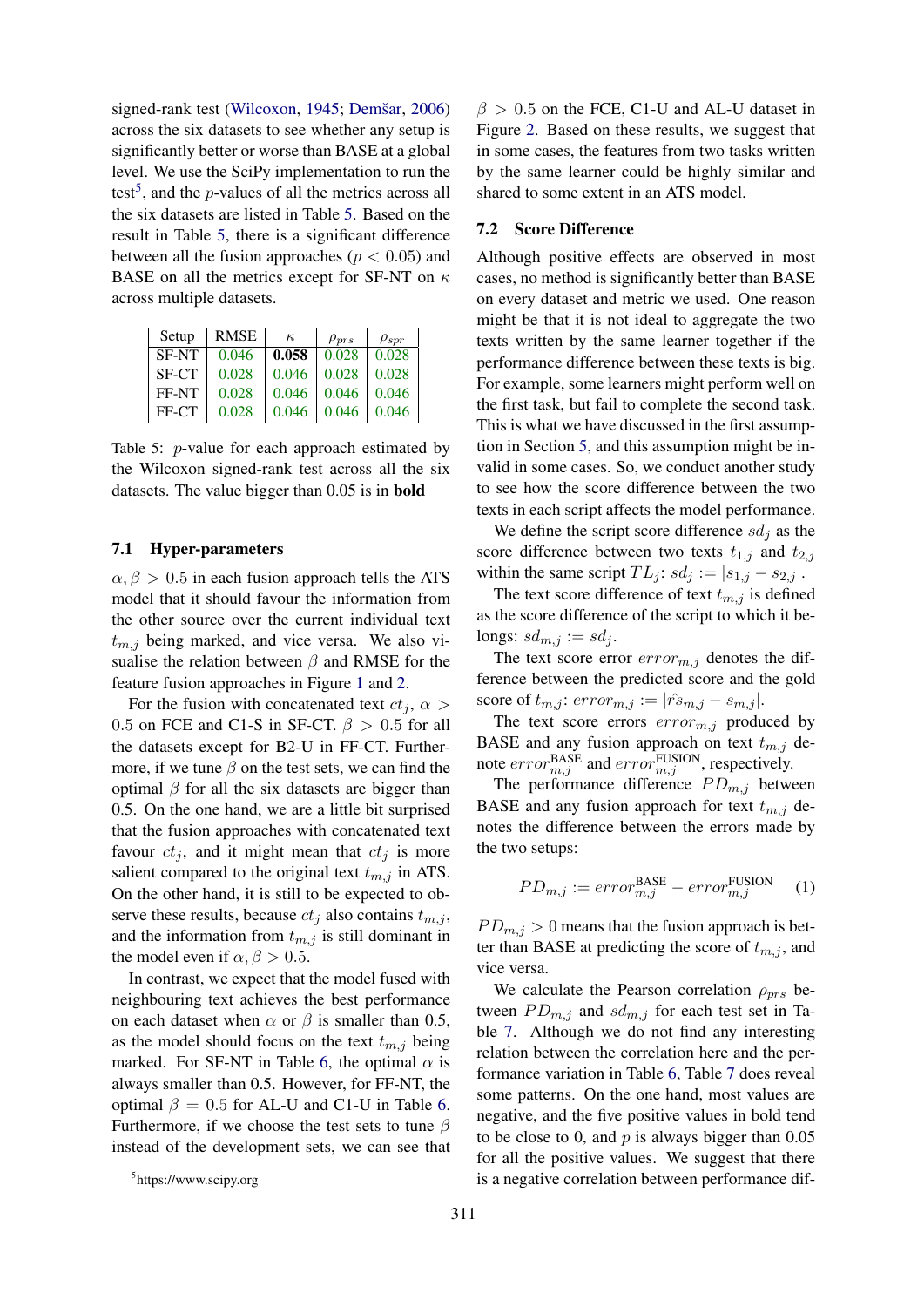| Setup        | <b>RMSE</b> | $\kappa$  | $\rho_{prs}$ | $\rho_{spr}$ | $\alpha$ / $\beta$ | <b>RMSE</b> | $\kappa$  | $\rho_{prs}$ | $\rho_{spr}$ | $\alpha/\beta$ |
|--------------|-------------|-----------|--------------|--------------|--------------------|-------------|-----------|--------------|--------------|----------------|
|              | <b>FCE</b>  |           |              |              | $AL-U$             |             |           |              |              |                |
| <b>BASE</b>  | 2.569       | 0.511     | 0.662        | 0.652        | X                  | 0.693       | 0.620     | 0.684        | 0.659        | X              |
| SF-NT        | 2.572       | 0.490     | 0.693        | $0.696+$     | 0.35               | 0.686       | 0.603     | 0.704        | $0.687+$     | 0.34           |
| SF-CT        | 2.495       | 0.533     | 0.696        | $0.702 +$    | 0.70               | 0.691       | 0.610     | 0.689        | 0.667        | 0.33           |
| FF-NT        | 2.529       | $0.554+$  | 0.688        | $0.688 +$    | 0.30               | 0.683       | 0.634     | 0.698        | 0.680        | 0.50           |
| FF-CT        | $2.460+$    | $0.554+$  | 0.694        | 0.695        | 0.67               | $0.664+$    | $0.649 +$ | $0.720 +$    | $0.710+$     | 0.70           |
|              |             |           | $B2-U$       |              |                    |             |           | $B2-S$       |              |                |
| <b>BASE</b>  | 1.991       | 0.246     | 0.359        | 0.339        | X                  | 2.085       | 0.386     | 0.476        | 0.442        | X              |
| <b>SF-NT</b> | 1.979       | 0.241     | 0.371        | 0.347        | 0.18               | $2.050+$    | 0.384     | $0.501+$     | 0.463        | 0.23           |
| SF-CT        | $1.954+$    | $0.271 +$ | $0.398 +$    | $0.377+$     | 0.32               | $2.029+$    | 0.400     | $0.510+$     | $0.476+$     | 0.33           |
| FF-NT        | 1.982       | 0.242     | 0.348        | 0.324        | 0.20               | $1.983+$    | $0.430+$  | $0.541 +$    | $0.511 +$    | 0.33           |
| FF-CT        | 1.974       | 0.241     | 0.354        | 0.333        | 0.25               | $2.017+$    | 0.415     | 0.506        | 0.481        | 0.80           |
|              |             |           | $C1-U$       |              |                    | $C1-S$      |           |              |              |                |
| <b>BASE</b>  | 2.405       | 0.269     | 0.411        | 0.410        | X                  | 2.421       | 0.341     | 0.504        | 0.471        | X              |
| SF-NT        | 2.387       | 0.260     | 0.438        | 0.433        | 0.37               | 2.413       | 0.343     | 0.511        | 0.480        | 0.02           |
| SF-CT        | $2.366+$    | 0.288     | $0.453+$     | $0.451+$     | 0.37               | $2.346+$    | $0.378+$  | $0.567+$     | $0.523+$     | 0.78           |
| FF-NT        | $2.350+$    | $0.304 +$ | $0.462 +$    | $0.455+$     | 0.50               | $2.370+$    | $0.389 +$ | 0.529        | 0.498        | 0.40           |
| FF-CT        | 2.378       | $0.296+$  | 0.428        | 0.420        | 0.60               | $2.361+$    | $0.381+$  | $0.548+$     | $0.513+$     | 0.67           |

Table 6: The results of different setups on the test sets. The best setup per dataset is in bold. GREEN means improvement and RED means degradation over BASE. The optimal interpolation hyperparameters for each fusion approach are reported as  $\alpha/\beta$ . + means significantly better ( $p < 0.05$ ) than BASE using the permutation randomisation test (Yeh, 2000) with 2,000 samples. No metric is found significantly worse than BASE.



Figure 1: How RMSE (y-axis) changes with  $\beta$  (x-axis) in FF-CT. The vertical RED and GREEN dasheddot lines in each graph represent that the model achieves the lowest RMSE on the development and test sets at the corresponding  $\beta$ .

ference  $PD_{m,j}$  and text score difference  $sd_{m,j}$  on some datasets.

On the other hand, only the  $p$ -values for six negative values in Table 7 are smaller than 0.05. We think the negative influence brought by the score difference is not huge, because the scores of the two texts written by the same learners are at least moderately correlated in Table 3. This correlation might reduce the negative influence of score difference here.

ered unfair to use other responses to score a new response, and grading guidelines usually require texts to be marked independently. Nevertheless, we found a clear improvement when making use of such information, and no approach is significantly worse than BASE on any metric or dataset. In other words, the positive influence brought by our fusion approaches is stronger than any possible negative effects.

In some operational settings, it might be consid-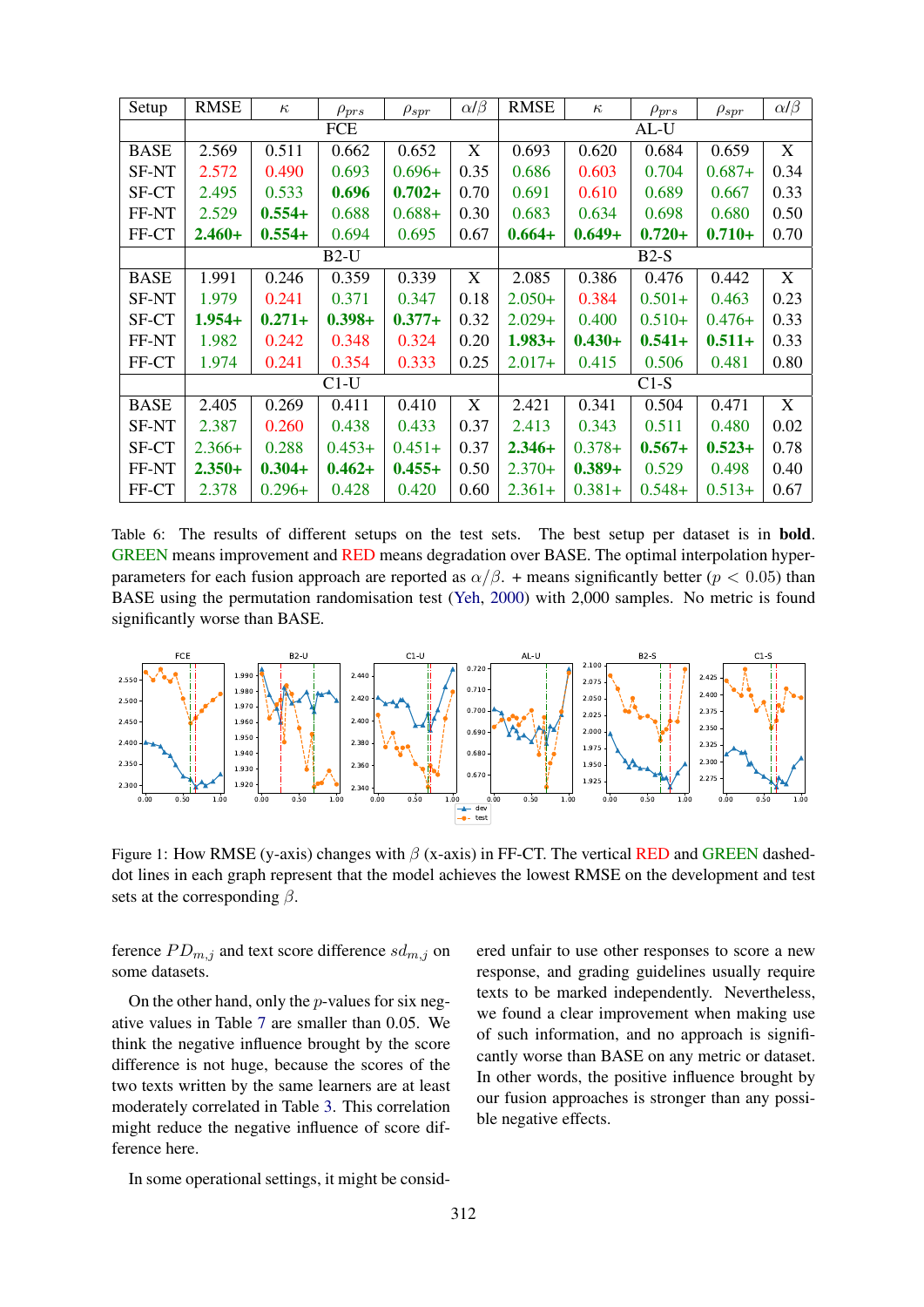

Figure 2: How RMSE (y-axis) changes with  $\beta$  (x-axis) in FF-NT. The vertical RED and GREEN dasheddot lines in each graph represent that the model achieves the lowest RMSE on the development and test sets at the corresponding  $\beta$ .

| Setup      | <b>SF-NT</b> | <b>SF-CT</b> | FF-NT    | FF-CT     |
|------------|--------------|--------------|----------|-----------|
| <b>FCE</b> | $-0.102$     | $-0.156*$    | 0.002    | $-0.162*$ |
| $B2-U$     | $-0.034$     | $-0.009$     | 0.036    | 0.012     |
| $C1-U$     | $-0.060$     | $-0.018$     | 0.034    | $-0.005$  |
| $AL-U$     | $-0.188*$    | $-0.107*$    | $-0.021$ | $-0.108*$ |
| $B2-S$     | $-0.039$     | $-0.039$     | 0.014    | $-0.074$  |
| $C1-S$     | $-0.074$     | $-0.102*$    | $-0.032$ | $-0.048$  |

Table 7: The Pearson correlation between performance difference  $PD_{m,j}$  and script score difference  $sd_{m,j}$  on the test sets. \* denotes p-value < 0.05, and bold denotes a positive correlation.

## 8 Conclusion

In this paper, we studied how authorship knowledge, by means of score fusion and feature fusion, is a useful feature in ATS. We showed that including such information improves model performance at in most datasets, and that improvement is not only from modelling grading bias. One possible topic for future work is to study whether the target CEFR level of each dataset affects the influence of adding authorship knowledge.

## 9 Acknowledgement

This work is funded by the Institute for Automated Language Teaching and Assessment (ALTA). Special thanks to Christopher Bryant, Yimai Fang, Helen Yannakoudakis, Nanyang Ye and Ann Copestake, as well as the anonymous reviewers for their valuable suggestions at various stages.

## References

Dimitrios Alikaniotis, Helen Yannakoudakis, and Marek Rei. 2016. Automatic text scoring using neural networks. In *Proceedings of the 54th An-* *nual Meeting of the Association for Computational Linguistics (Volume 1: Long Papers)*. Association for Computational Linguistics, Berlin, Germany, pages 715–725. http://www.aclweb.org/ anthology/P16-1068.

- Yigal Attali and Jill Burstein. 2006. Automated essay scoring with e-rater® v. 2. *The Journal of Technology, Learning and Assessment* 4(3).
- Marco Baroni, Alessandro Lenci, and Luca Onnis. 2007. Isa meets lara: An incremental word space model for cognitively plausible simulations of semantic learning. In *Proceedings of the Workshop on Cognitive Aspects of Computational Language Acquisition*. Association for Computational Linguistics, pages 49–56.
- Ted Briscoe, John Carroll, and Rebecca Watson. 2006. The second release of the RASP system. In *Proceedings of the COLING/ACL 2006 Interactive Presentation Sessions*. Association for Computational Linguistics, Sydney, Australia, pages 77– 80. https://doi.org/10.3115/1225403. 1225423.
- Hongbo Chen and Ben He. 2013. Automated essay scoring by maximizing human-machine agreement. In *Proceedings of the 2013 Conference on Empirical Methods in Natural Language Processing*. Association for Computational Linguistics, Seattle, Washington, USA, pages 1741–1752. http://www. aclweb.org/anthology/D13-1180.
- Ronan Cummins, Helen Yannakoudakis, and Ted Briscoe. 2016a. Unsupervised modeling of topical relevance in l2 learner text. In *Proceedings of the 11th Workshop on Innovative Use of NLP for Building Educational Applications*. pages 95–104.
- Ronan Cummins, Meng Zhang, and Ted Briscoe. 2016b. Constrained multi-task learning for automated essay scoring. In *Proceedings of the 54th Annual Meeting of the Association for Computational Linguistics (Volume 1: Long Papers)*. Association for Computational Linguistics, Berlin, Germany, pages 789–799. http://www.aclweb. org/anthology/P16-1075.